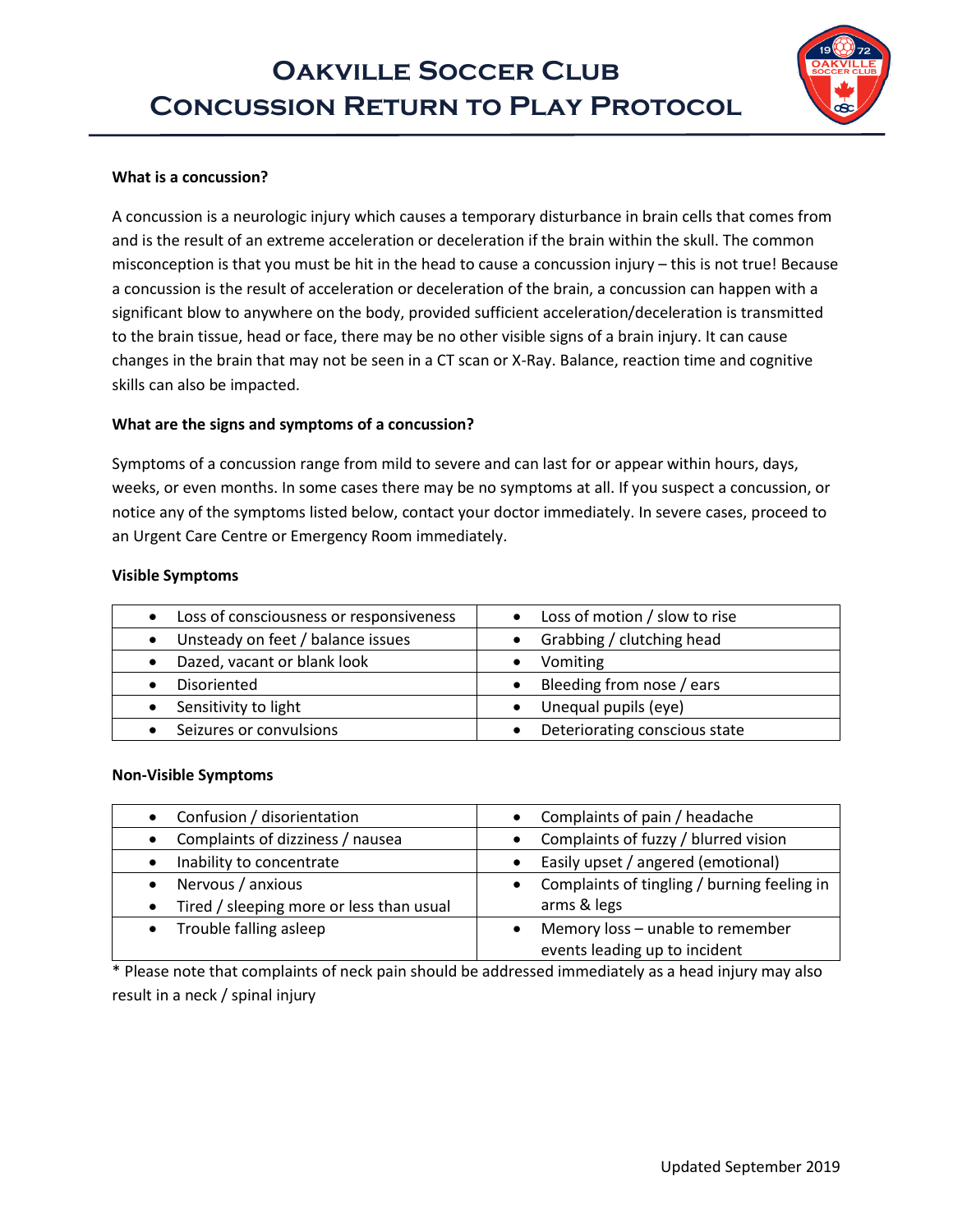

### **OSC Emergency Protocol – Suspected Player Concussion**

A player showing any signs/symptoms as listed on the [Pocket Concussion Recognition Tool](http://www.parachutecanada.org/downloads/resources/CRT5.pdf) or as listed in this document **must** be removed from play immediately. All Coaches/Trainers are required to be familiar with the use of this tool and follow the Club's protocol without question. The player is not to re-enter the game or practice.

- In the event of a loss of consciousness call 911 for assistance immediately. Do not move the player unless absolutely necessary for safety reasons.
- Ensure that a member of the team staff stays with the player.
- Notify any family members immediately if they are present.
- The player must be evaluated by a physician prior to returning to play. Documentation from the physician is required. Average recovery period is 10 -14 days, but can sometimes longer.
- Graduated "Return to Play process" as per Zurich Concussion guidelines (2012).
- Coaches must complete required injury report and submit to OSC within 24 hrs of the incident.

## **OSC Return to Play Stages Protocol**

This is a multi-part process that requires supervision from the player's health care provider at each stage.

| 1. Limited activity            | - Physical and cognitive rest                          |
|--------------------------------|--------------------------------------------------------|
| 2. Light aerobic exercise      | Walking, swimming, cycling<br>$\overline{\phantom{a}}$ |
| 3. Sport specific exercise     | - Light running skills, no heading                     |
| 4. Non contact training drills | - Passing / movement                                   |
| 5. Full contact practice       | Normal training cycle<br>$\overline{\phantom{a}}$      |
| 6. Return to play              | Normal game play<br>$\overline{\phantom{a}}$           |

\*A minimum of 24 hrs is required between each stage.

Any recurrence of symptoms requires the player to return to the previous level. OSC Coaches, Assistant Coaches, Managers and Trainers are not authorized to oversee Return to Play processes.

### **Base Line Testing**

Many soccer clubs recommend that players involved in competitive programs undergo Base Line Testing prior to the beginning of the outdoor season. This should be done in a controlled environment under the supervision of an approved concussion testing facility.

### **Caution**

The Oakville Soccer Club is committed to providing a safe environment for all players regardless of age and gender. It is, however, ultimately the responsibility of the parent to ensure that appropriate